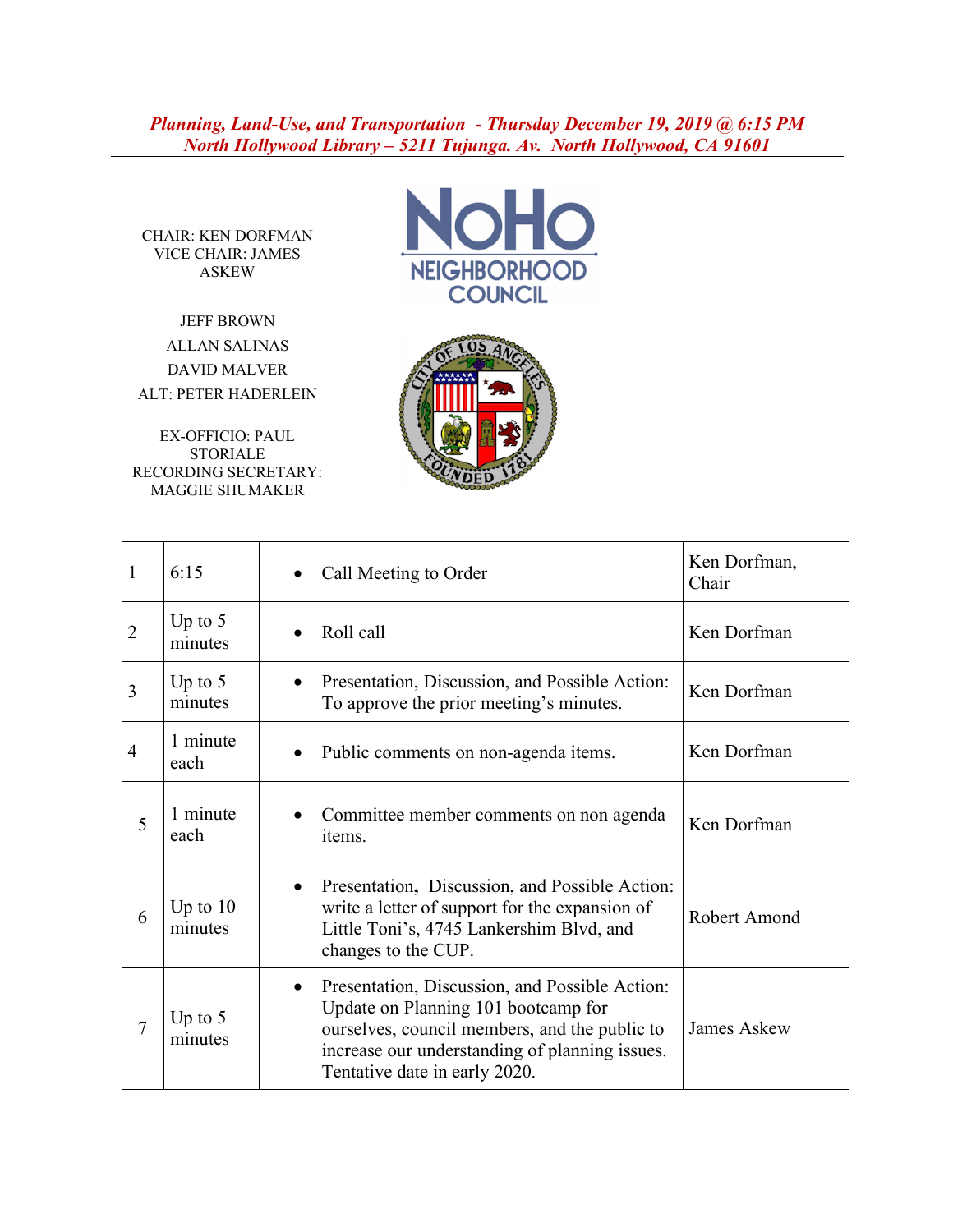| 8  | Up to $10$<br>minutes | Presentation, Discussion, and Possible Action:<br>Review follow up letter to the building owner<br>and management of all businesses at 5166<br>Lankershim Blvd. regarding the adjacent<br>parking lot and persistent issues with<br>cleanliness.                                                                                                                                                                                                                                                                                                             | Ken Dorfman or<br><b>James Askew</b> |
|----|-----------------------|--------------------------------------------------------------------------------------------------------------------------------------------------------------------------------------------------------------------------------------------------------------------------------------------------------------------------------------------------------------------------------------------------------------------------------------------------------------------------------------------------------------------------------------------------------------|--------------------------------------|
| 9  | Up to $10$<br>minutes | Presentation, Discussion, and Possible Action:<br>$\bullet$<br>To write a letter to Councilman Paul Krekorian<br>requesting scheduled sidewalk power washing<br>across the Arts District in front of Bars,<br>Restaurants, and Regular Food Vendor<br>Locations.<br>The sidewalks in our community are heavily<br>used and must be regularly attended to.<br>Currently, the NoHo Business Improvement<br>District has limited its monthly cleanup to four<br>hours across the entire BID.                                                                    | Ken Dorfman or<br>Paul Storiale      |
| 10 | Up to $5$<br>minutes  | Presentation, Discussion, and Possible Action:<br>$\bullet$<br>The Public Safety committee and the Planning,<br>Land-Use and Transportation committee<br>should work together to create LIGHT UP<br>NOHO, a campaign to bring more light to<br>Magnolia Blvd between Lankershim and<br>Vineland.                                                                                                                                                                                                                                                             | Ken Dorfman or<br><b>James Askew</b> |
| 11 | Up to $5$<br>minutes  | Presentation, Discussion, and Possible Action:<br>To write a letter to Councilmember Paul<br>Krekorian requesting that LADOT, BOE and<br>any and all other relevant agencies initiate a<br>study to determine what traffic calming<br>measures, including without limitation a<br>Round About, would be appropriate to<br>remediate ongoing safety issues at the<br>intersections of<br>Lankershim/Vineland/Camarillo.<br>This intersection is especially dangerous and<br>stakeholders have requested that the safety<br>issues for all users be addressed. | <b>James Askew</b>                   |
| 12 | Up to $10$<br>minutes | Presentation, Discussion, and Possible Action:<br>Review current conditions for developers and<br>generate a list of questions for the committee<br>and/or full NC to ask of developers.                                                                                                                                                                                                                                                                                                                                                                     | <b>James Askew</b>                   |